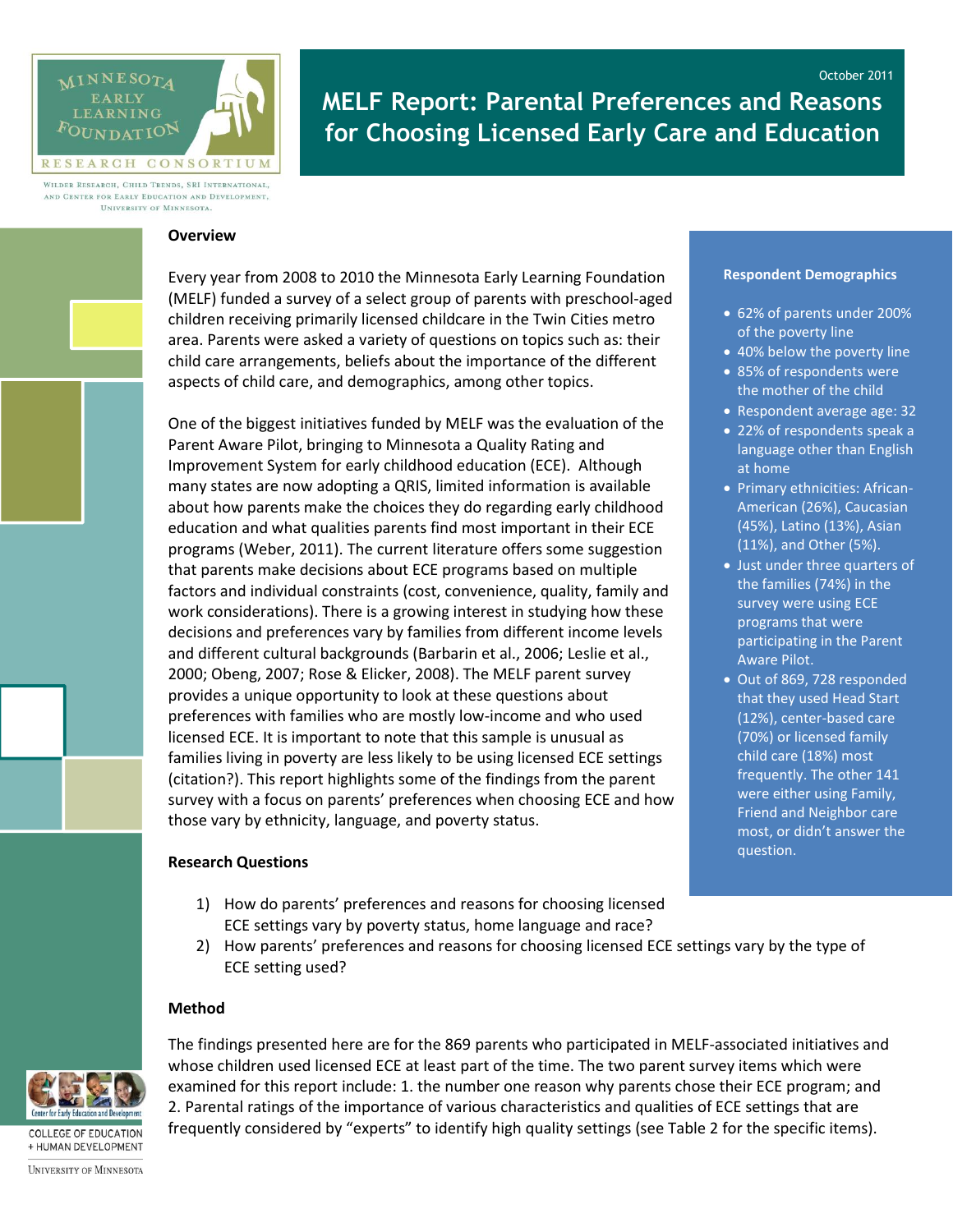For further information, contact: The Minnesota Early Learning Foundation (MELF) 2021 East Hennepin Avenue, Suite 250 Minneapolis, MN 55413 (651) 287-9005 www.melf.us



### **Research Question 1: How do parent's preferences and reasons for choosing licensed ECE settings vary by poverty status, home language and race?**

Parents across all ethnicities and income levels were most likely to answer that quality was the most important factor when choosing a licensed ECE setting and convenience was the second most likely response. This finding is consistent with other findings in Minnesota which also found that parents of preschoolers most consistently rated quality as one of the most important reasons they chose their ECE setting (Chase & Moore, 2007; Chase & Valorose, 2010; Forry, Blasberg, Tout, Isner, Carlin, & Davis, 2011). This is also consistent with other studies outside of Minnesota that illustrate that characteristics of the care environment are highly valued by parents (e.g., Shlay, Tran, Weinraub, & Harmon, 2005).

**Table 1.** Top three answers given for why parents made ECE choice by ethnicity and by income.

|                        | First $(\%)$  | Second (%)        | Third (%)            |
|------------------------|---------------|-------------------|----------------------|
| African-American:      | Quality (50%) | Convenience (32%) | Affordability (10%)  |
| Caucasian:             | Quality (64%) | Convenience (26%) | Affordability (6%)   |
| Asian-American:        | Quality (48%) | Convenience (38%) | Benefited child (7%) |
| Latino/Hispanic:       | Quality (62%) | Convenience (10%) | Benefited child (8%) |
| Below poverty:         | Quality (51%) | Convenience (32%) | No choice (7%)       |
| Below 200% of poverty: | Quality (56%) | Convenience (29%) | Affordability (10%)  |
| Above 200% of poverty: | Quality (64%) | Convenience (24%) | Affordability (7%)   |

Asian-American and African-American families were slightly more likely to choose convenience as their top reason and slightly less likely to choose quality than were Caucasian or Latino families (Table 1). This may be because Asian-American and African-American families were significantly more likely to be in poverty than were Caucasian families, and poverty level also relates to slight differences in parents' reasons for choosing certain characteristics of ECE settings. Parents not in poverty rate quality as their top reason slightly more often than families below the poverty line. Families below the poverty line are more likely to choose convenience as their top factor than are families above the poverty line, and to report not having a choice at all.

In order to better understand the families who were choosing quality, we examined whether more of the families who stated quality was the number one reason over affordability were receiving child care subsidy assistance. However, use of child care assistance was unrelated to families' stated top reason for choosing child care. This may be due in part to two factors: 1) The social desirability of identifying quality as the reason a parent would choose to send their child to a particular ECE setting, and 2) because this particular sample was chosen primarily from programs that were participating in Parent Aware, it is possible that the awareness about quality among families in those settings was higher than might otherwise be expected.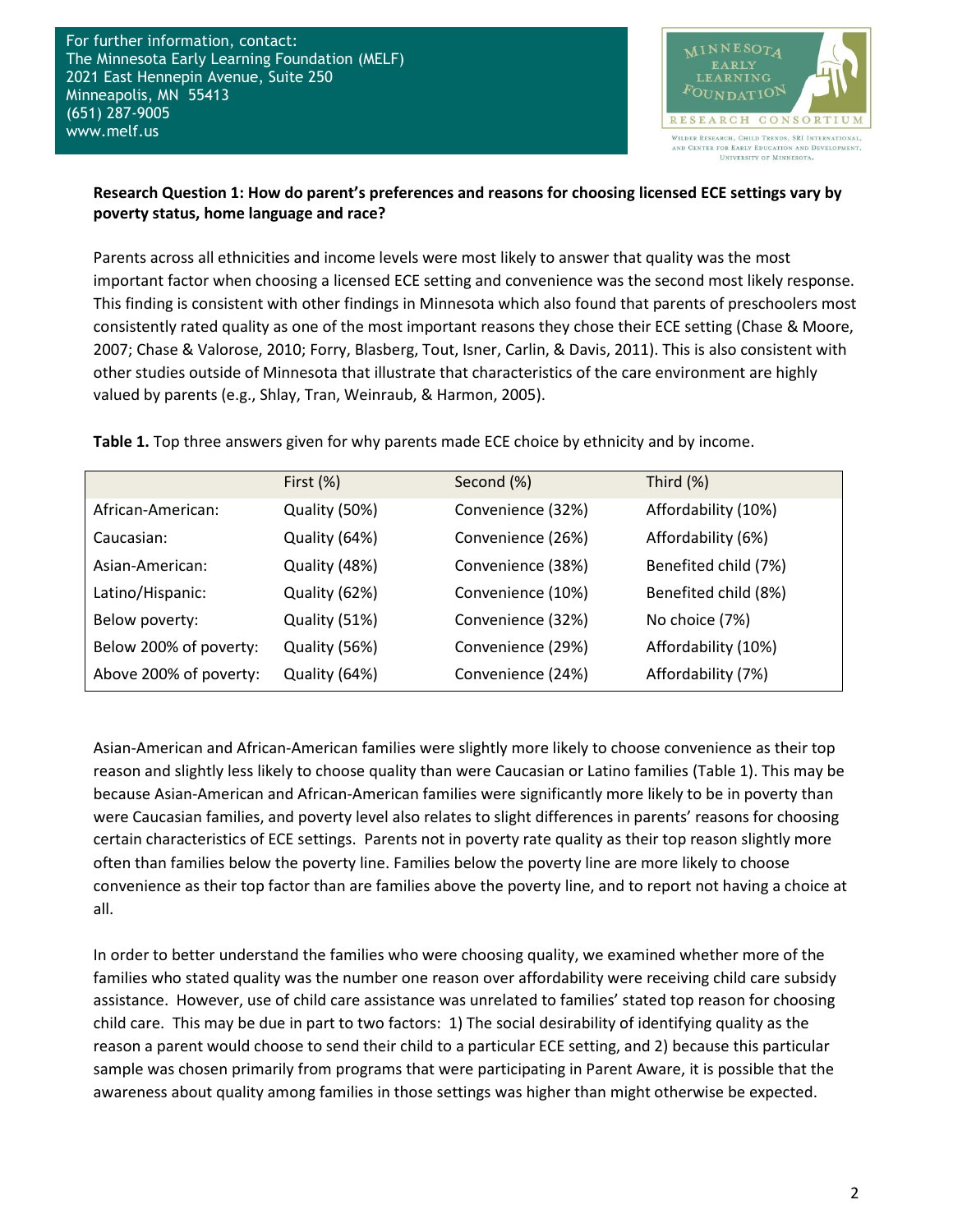For further information, contact: The Minnesota Early Learning Foundation (MELF) 2021 East Hennepin Avenue, Suite 250 Minneapolis, MN 55413 (651) 287-9005 www.melf.us



The vast majority of families answered that each of ten ECE characteristics was either extremely important or somewhat important to them in making their child care decisions (Table 2). This did not vary by ethnicity, home language, or poverty status. The relative ranking of the ten characteristics remained the same across these varying characteristics of parents, with the "provision of a warm and caring environment with positive relationships" most consistently rated as extremely important. This finding is also consistent with other studies that examined parents' ratings of the same characteristics of ECE settings among families with lowincomes in Minnesota (Forry, Blasberg, Tout, Isner, Carlin, & Davis, 2011).

**Table 2.** The characteristics and qualities of ECE settings parents were asked to rate.

### **How important is it that they…**

- 1. Provide a warm and caring environment with positive relationships between teachers and caregivers and children
- 2. Have staff that are warm and friendly with your child
- 3. Have a lot of books and learning materials.
- 4. Help your child get along with other children
- 5. Have teachers and caregivers with formal education and training to work with young children
- 6. Use a curriculum or planning tool for teaching
- 7. Track your child's learning and development using an assessment tool
- 8. Enroll children from different backgrounds (for example, race, ethnicity and religion)
- 9. Talk with you each day
- 10. Have caregivers or teachers who speak your family's native language with your child

We examined the differences between parental preferences in families with different racial backgrounds, incomes and home languages on the two items related to diversity (#8 and #10) with the expectation that parents with different cultural backgrounds may have different preferences. When exploring the item, "Have caregivers or teachers who speak your family's native language with your child", we found that families who spoke a language other than English rated this quality as less important than did families who spoke English. This may be because these families are intentionally sending their child to ECE settings that provide their children the opportunity to learn English.

With respect to differences based on the racial background of families, Asian-American families were significantly more likely than families from all other racial backgrounds to rate having a provider who speaks to the child in their native language as not important. Additionally, Latino/Hispanic families were also less likely to rate this quality in a provider as being important than both families who identified as Caucasian or African-American.

There were few differences among families of different backgrounds regarding their rating of the importance of enrolling a diverse group of children. The only exception was that African-American families were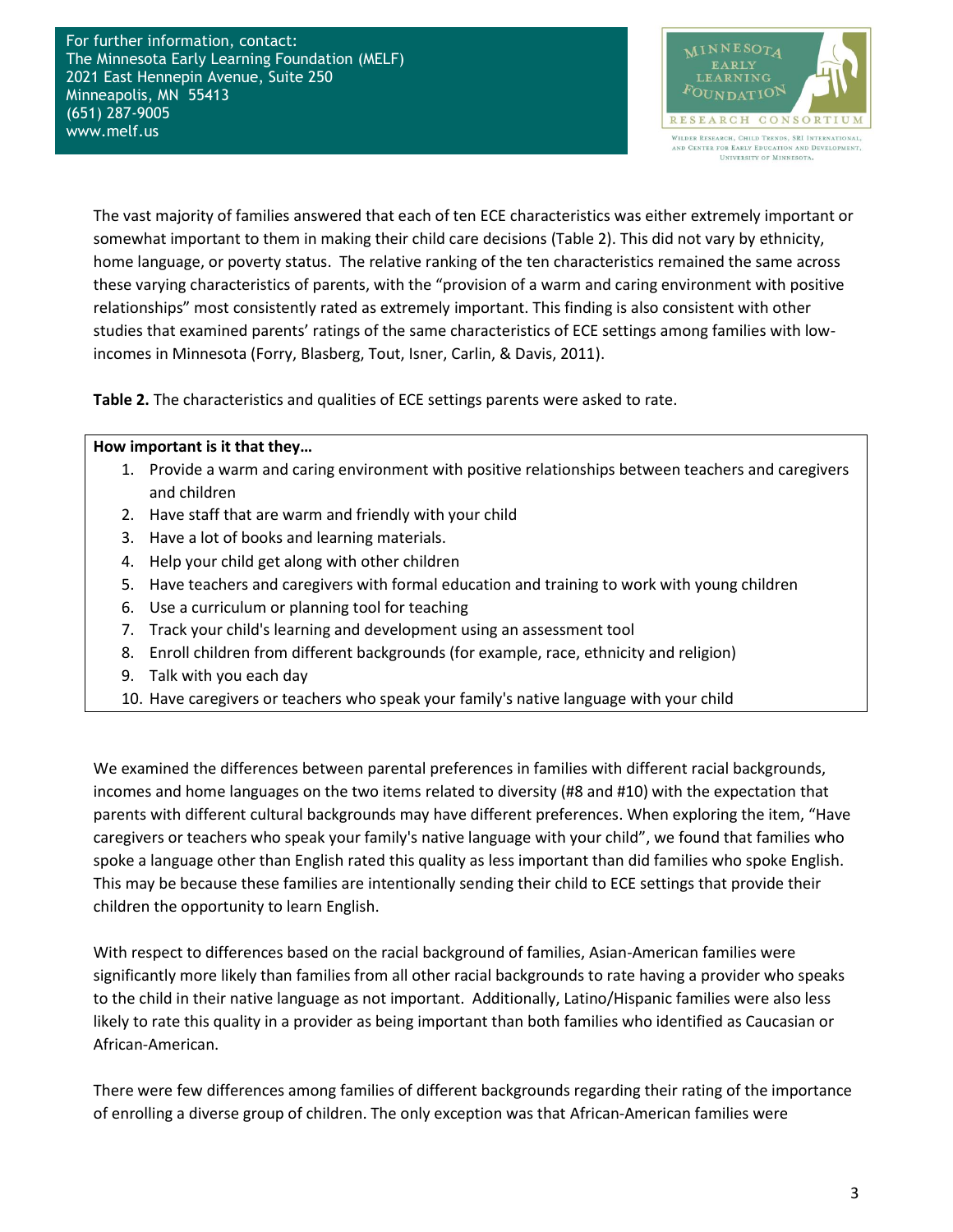

significantly more likely than both Asian-American and Caucasian families to rate that quality as extremely important.

Families of varying income levels did not demonstrate any significant differences on either the importance of an ECE provider using their native language or the importance of enrolling a diverse group of children.

# **Research Question 2: How do parents' preferences and reasons for choosing licensed ECE settings vary by the type of ECE setting used?**

Parents reported using three primary settings: Head Start (12%), center-based care (79%) and licensed family child care (18%). Again, regardless of the type of ECE setting used, families were most likely to report quality as the most important reason for choosing the setting they did (Head Start families, 48%, center-based care, 62%, and licensed family child care, 57%). Families who reported using Head Start most often were slightly less likely to report quality and more likely to report convenience. There were no differences on the ratings of important characteristics of ECE settings by the type of setting families chose.

## **Conclusion**

These findings contribute to the growing literature on parental decision-making, indicating that particular aspects of a family's cultural and language background shape their preferences for an ECE setting, at least among families who are primarily low income and who use licensed ECE. In summary, there were consistent similarities in parental reasons for choosing an ECE setting across racial/ethnic groups, home languages, and income levels in this large, multiethnic sample. Indeed, families from all backgrounds named quality as the most important reason they chose their ECE setting. This was also true for families in this sample regardless of whether or not they were receiving a subsidy for licensed care. Although it is notable that this sample did include families who were primarily using ECE settings that were voluntarily participating in Parent Aware, the state's pilot quality rating and improvement system, this finding is consistent with findings from other studies, including two studies of parental ECE preferences and choices conducted in the same state (Chase & Moore, 2007; Chase & Valorose, 2010**)**. These findings reiterate that for parents who choose licensed care, quality is of primary importance. Thus, from a policy perspective, because parents are seeking quality, it is important to develop and implement policies to promote quality early care and education, and help increase the supply of quality care.

Furthermore, the cultural and language backgrounds of these families did affect their preferences for some of the characteristics of care that were important to them. Programs may want to consider parental preferences for language and diversity and be more intentional about supporting cultural preferences. Because the families in this sample used licensed ECE, there was little variation in the type of setting they chose and no relation between the type of setting they chose, the reasons they chose it, or their preferences in ECE characteristics. Future research on this question should include families using unlicensed care as well.